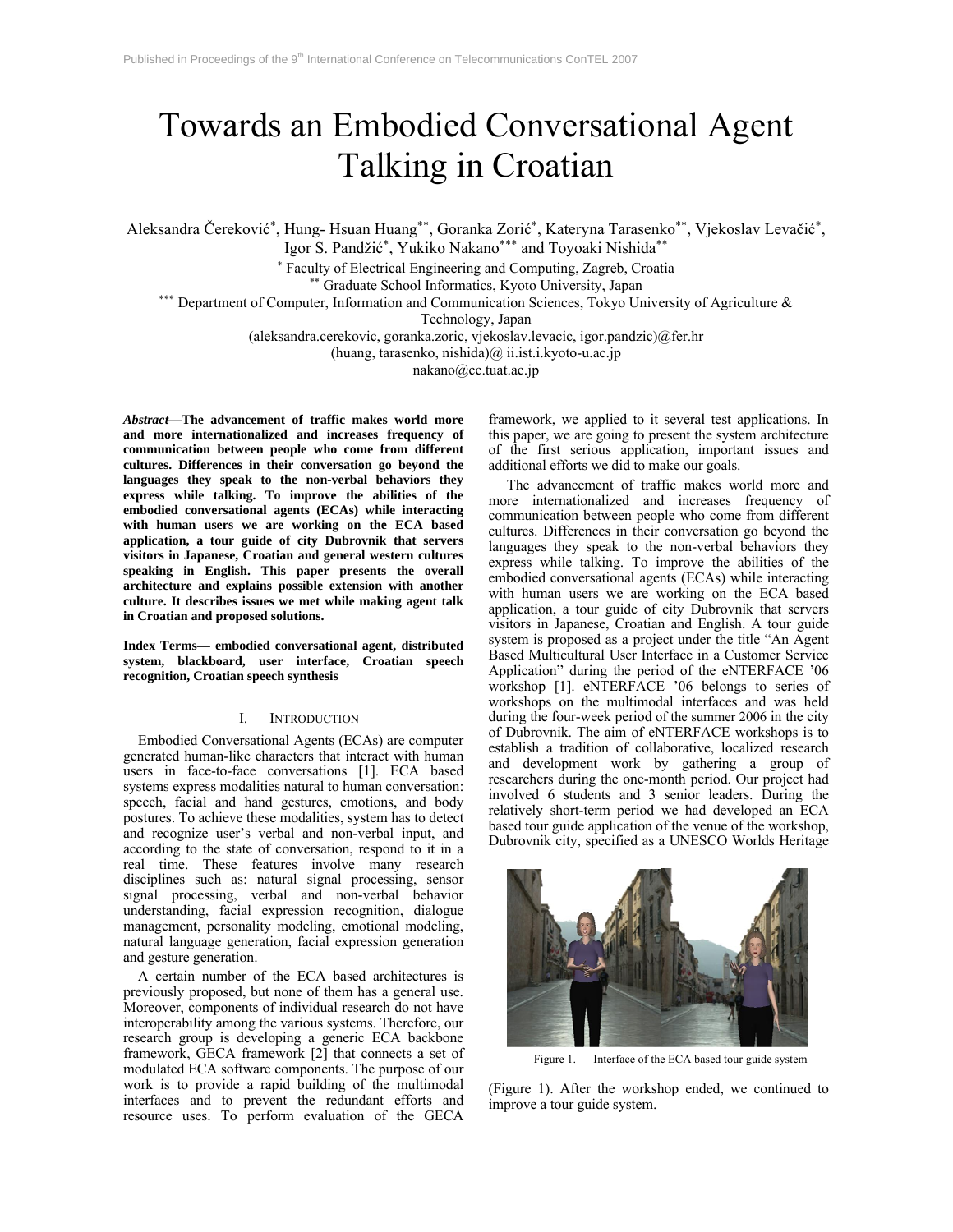

Figure 2. The conceptual diagram of the Generic ECA Framework and the configuration of the system

In order to achieve effective environment, the tour guide agent is projected on the large screen, standing as in real virtual space of city Dubrovnik. When a visitor comes to the system, the system recognizes the visitor is an English, Japanese or Croatian speaker from the speech recognizer's result. After the mode has been selected, agent continues to express his intentions in preferred cultural style, with both verbal and non-verbal channels. Example of scenario is: If user has been identified as Croatian, the agent then switches to its Croatian mode, that is, speaks Croatian and behaves like a Croatian to accept and answer the queries from the visitor while performing culture-dependent gestures according to predefined scenarios in that session. At the same time, the visitor can interact with the agent by both natural language speaking and also by non-verbal behaviors such as pointing to an object on the background image or raising his hand to indicate that he wants to ask a question.

During the eNTERFACE'06 period we could not manage to achieve all of the planned project objectives. At the begging of the workshop, since most of the team members were either Croatian or Japanese, we aimed to gather first-hand Japanese and Croatian cultural information where the differences are supposed to be fairly obvious. Unfortunately, because of the lack of good quality speech synthesizer and recognizer for Croatian, by the end of the workshop we have developed an agent that interacts with English instead of Croatian users. This was easy solution because most of non-verbal behaviors we implemented to demonstrate Croatian cultural style are also used in many western cultures speaking in English. Apart from that, we had general-purpose components to capture and generate English speech. At the end of the workshop, individual Croatian speech components were completed, but neither tested or integrated into the system. This was done in a further work.

Next two sections give an overview of a design and the concepts of our current system prototype by describing the architecture, concepts of the GECA framework, and various components we used to build an ECA agent system. Further, we describe possible extension of the system with agent that belongs to the different culture, and explain issues while making agent talk in Croatian and proposed solutions.

## II. CONCEPTS OF THE GENERIC EMBODIED CONVERSATIONAL AGENT FRAMEWORK

To connect many heterogeneous functional components of a ECA based system that can interact with human users in verbal and non-verbal way, there are several conditions indispensable: the consistency of all communication channels, timing synchronization of all components and handling streaming data from sensors in real-time.

GECA framework [20] contains three parts that serve those requires: it introduces a platform composed by a set of server programs for mediating and transporting data streams among ECA software components, specification of a high-level protocol based on XML messages and application programming interface for easy development of the wrappers for ECA software components.

 Our platform is built upon a routing and communication protocol of cooperating A.I. programs, OpenAIR protocol [4]. The information exchange of ECA software components with XML messages mediates via and shared memory mechanism (blackboard or white boards in OpenAIR's context). It has the following advantages:

• Distributed computing model over network eases the integration of legacy systems

• Communication via XML messages eliminates the dependency on operating systems and programming languages

• Simple protocol using light weight messages reduces the computing and network traffic overhead

• Explicit timing management mechanism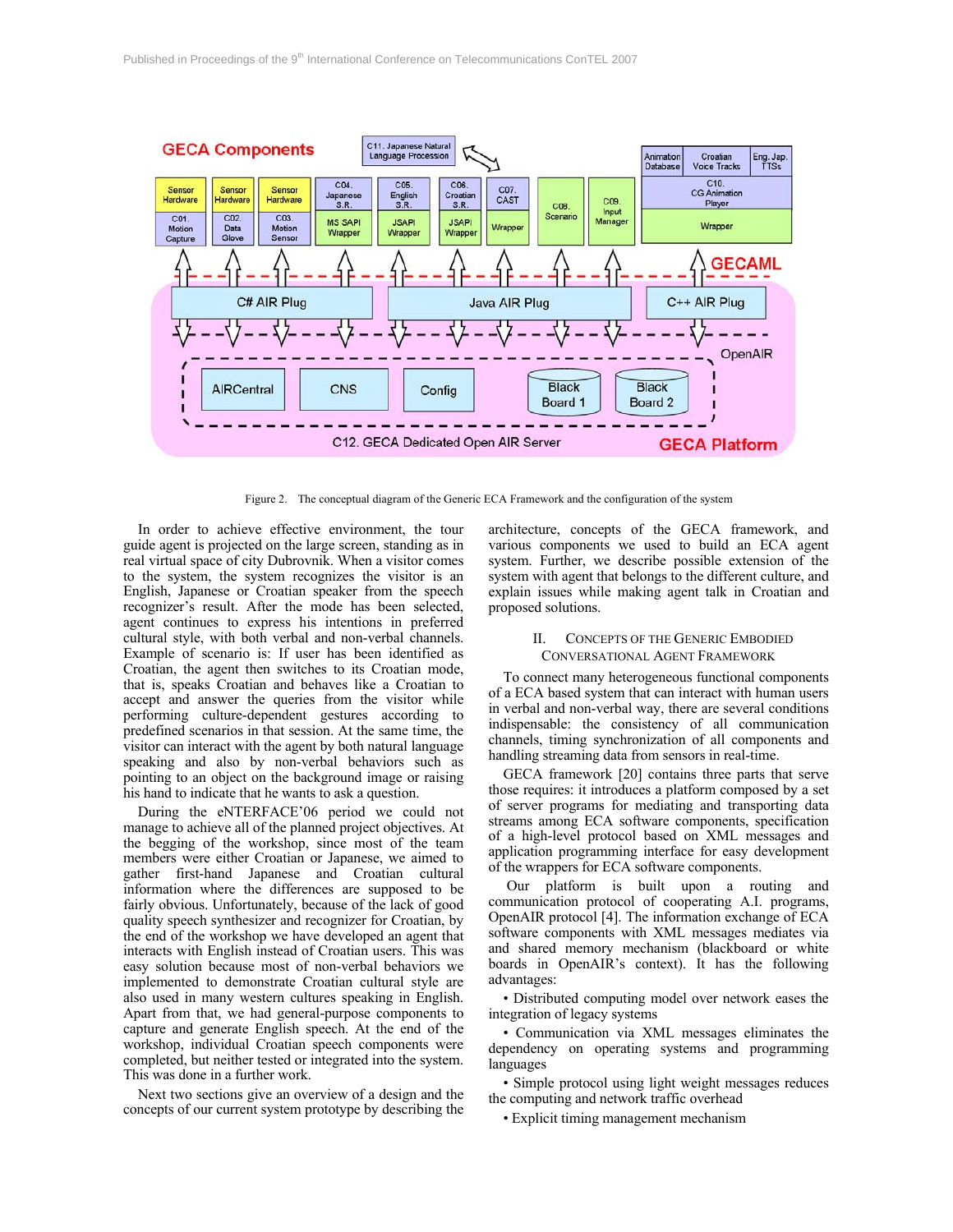• The use of shared backbone blackboards flatten the component hierarchy, shorten the decision making path and can realize reflexive behaviors

• Possible to use multiple logically isolated blackboards rather than traditional single blackboard

• Easy to switch or replace components which have the same function if they understand and generate messages in the same type

Figure 2 shows the conceptual diagram of the GECA framework and the configuration of the system. Based on this framework, we are specifying an XML based highlevel protocol for the data exchanges between the components plugged into the GECA platform. Every GECA message belongs to a message type, for example, "input.speech.text", "output.action.speak", etc. Each message type has a specified set of XML elements and attributes, e.g., "intensity", "duration", "start\_time", etc. When a component starts, the message flow works like this; component registers its contact information (unique name, IP address, etc) to CNS (Central Naming Service) component and subscribes its interested message type(s) to the AIRCentral component. Then the messages in those types will be sent to the component from the specified blackboard (or a whiteboard in OpenAIR's terminology) which behaves like a shared memory between the components when some other component published the messages. That component then processes the data it got and publishes its own output to the shared blackboard in certain message type.

By utilizing the communicative functions provided by the Air Plug libraries (currently we have developed the C#, C++ version libraries and a customized Java reference implementation from mindmakers.org) which are a part of the platform, an ECA system builder needs to develop a small piece program called a wrapper in order to handle and convert the input/output of an existing software component to be GSML (GECA Scenario Markup Language) compliant. After doing this, the heterogeneous nature of components that provide the same capability (both MS SAPI TTSs and JSAPI TTSs provide the same capability of the agent, i.e. to speak out from text) can be hided and behave identically to the other software components.

## III. TOUR GUIDE SYSTEM COMPONENTS

Tour guide system is composed with the component configuration depicted in Figure 2. The following are the brief descriptions of those software components.

C01. Motion capture component. This component utilizes a simple motion capture device [5] using IR technology to roughly approximate a pre defined set of human visitor's non-verbal behaviors.

C02. Data glove component. This component acquires data from a data glove hardware device and reports recognized movements of the visitor's fingers to the other components.

C03. Motion sensor component. This component acquires data from a three dimensional acceleration sensor [6] which is attached on the visitor's head to detect head shaking and nod movements.

C04. Japanese speech recognition component. This component is a wrapped MS SAPI5 [7] Japanese recognition engine which recognizes Japanese spoken by

the visitors by matching predefined grammar rules and sends the recognized result as a text string to the subscribed components.

C05. English speech recognition component. This has the same function as component C04 but is a wrapped Java SAPI [8] speech recognition engine. Java SAPI is used here for keeping multiple speech recognizers on the same computer so that only one microphone is required to gather the user's speech.

C06. Croatian speech recognition component. Because of the lack of a good enough speech recognizer for Croatian language, Croatian is recognized by an English speech recognizer with grammar rules which defined a limited range of Croatian vocabularies by approximating their pronunciations with English alphabets.

C07. Japanese spontaneous gesture generator. This component is a wrapper of CAST [9] engine that generates type and timing information of spontaneous gestures from Japanese text string by using a statistical model built from analyzing human presentation video.

C08. GSML scenario component. This component is an interpreter of GSML scenario scripts. It reads a script that specifies the agent's verbal and nonverbal responses corresponding to specific behaviors from the visitors. This script is described in an XML based language representing Question and Answer pairs and is inspired from AIML [10]. A set of ECA specific capabilities distinguish it from AIML includes conversation state, nonverbal and verbal interactions, and objects in scene descriptions. All of the three language versions are described in the same script.

C09. Input manager component. The component combines sensor data streams which have no direct meanings to individual events representing human user's nonverbal behaviors. Currently it combines data streams from motion capture component and data glove components and detects user's nonverbal behaviors such as waving and pointing.

C10. CG Character animation player component. This component is a wrapped character animation player which is implemented with visage|SDK [11]. It accepts event messages from the other components and drives the CG character to speak or perform nonverbal behaviors. This player calls MS SAPI English and Japanese Text-To-Speech (TTS) engines installed in the same machine to generate the voice output of the agent and viseme events to drive the character animator to move the agent's lips. Because of the lack of a good quality Croatian speech synthesizer, Croatian speech is done via prerecorded voice tracks and handled by the player. All of the nonverbal animations of the character are defined in an animation category included inside the player. The animation definitions in the category are not merely canned tracks but are parameterized and can be changed during runtime.

C11. Japanese natural language processing component. This component includes a Japanese morphology analyzer, Juman [12] and a Japanese syntax analyzer, KNP [13], the two analyzer label an input text string with linguistic information that will be used by C07. The communication between C11 and C07 is in their original way and is not included in GSML.

C12. GECA dedicated AIR server. This server mediates the communication among all of the components with a shared memory (blackboard) by subscribe-publication mechanism.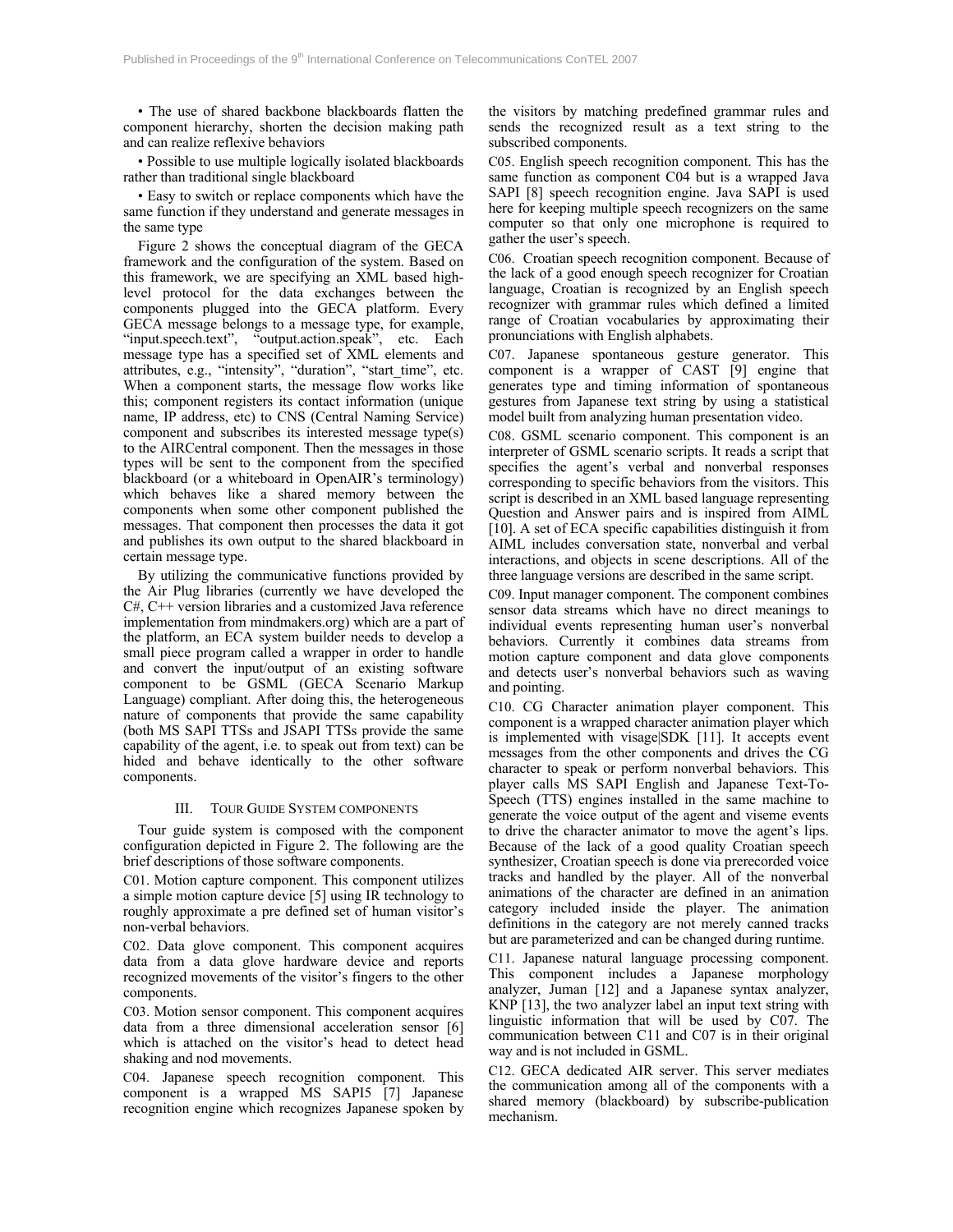

Figure 3. Data flow diagram of the ECA tour guide system

A key component for understanding and generation of the output actions of the agent (speech, body position, gestures) is GSML scenario component (C08). This component responds to a key words defined by speech recognition component (C04, C05), and non-verbal information from sensors (C01-C03) in the input of the system. According to the patterns written in scenario script it generates agent's behavior in the output.

Figure 3 shows the data flow among the components. Speech recognition component and sensor components (C01-C05) gather the verbal and nonverbal inputs from the human user. While speech recognition component gathers only specified key words, sensors collect all nonverbal inputs that are then recognized by input manager (C09). All results from input are processed to the scenario component (C08). The inputs from different modals are combined by the script interpreter and are matched with patterns – agent's behavior in the scenario script. It then sends the matched response which may include utterance and action tags to speech synthesizer and animation category component. The spontaneous gesture generator (C07) inserts action tags into the utterance according to the linguistic information from its natural language tagging companion. Scenario component sends messages written in a special XML format, GECAPL scenario XML format that defines agent's behavior. Phrases (speech text to Text-To-Speech component in character animator) and actions (visual agent action, such a nod or pointing) are wrapped into utterance tags and send via platform to the character animator (C10).

 The character animator listens to action and speech events and plays them in real-time. Nonverbal animations are looked up from the animation category and filled with the parameters defined in the event messages. In order for the agent to behave differently for various styles (English, Japanese, Croatian), a large set of non-verbal animations is built. Current character animator (Visage) also provides TTS support. Moreover, it also provides a support for playing prerecorded Croatian voice files and matching animations. Furthermore, shortcuts between the sensor

components and the animator that bypass the pipeline are allowed and make reflexive behaviors of the agent possible, and this is one of the strengths of this framework over the other ECA architectures.

## *A. Culture dependent components*

When the system initializes, ECA agent is run in the English mode. Culture dependent information is provided after processing and recognizing verbal data captured from the input. If the system determines a presence of a visitor from another culture, it switches to Japanese or Croatian mode.

For language understanding and processing, two different components are used; speech recognition component for Japanese (C04) and English (C05). Croatian speech recognition component is the English component adopted for Croatian. The non-verbal behaviors are recognized by using the data from data gloves, infrared camera, and acceleration sensors (C01- C03). Nissho Electronics Super Glove is used to detect two statuses of a hand shape, pointing or five fingers straight. NaturalPoint OptiTrack FLEX3 infrared camera [6] detects spatial coordinates of a strap put around the wrist of a right hand. In this way, pointing, hand stability and waving are recognized. Nec/Tokin 3D Motion Sensor [6] tracks change of acceleration in three dimensions and we use it to detect two ways of a movement of user's head: nodding, a positive verbal answer, and shaking, the negative one. Above mentioned gestures, we are also implementing recognition of head orientation to approximate gaze direction and behavior to get the ECA's attention; raising one of the two hands.

Non-verbal behaviors detected within the system don't have importance in the multicultural domain. However, at the beginning of the eNTERFACE '06 workshop, we had intention to build a system that can smoothly distinguish user's cultural affiliation from his non-verbal cultural behaviors. Later we realized it is difficult to distinguish the cultural affiliation from only non-verbal inputs with the very limited hardware configuration which was not a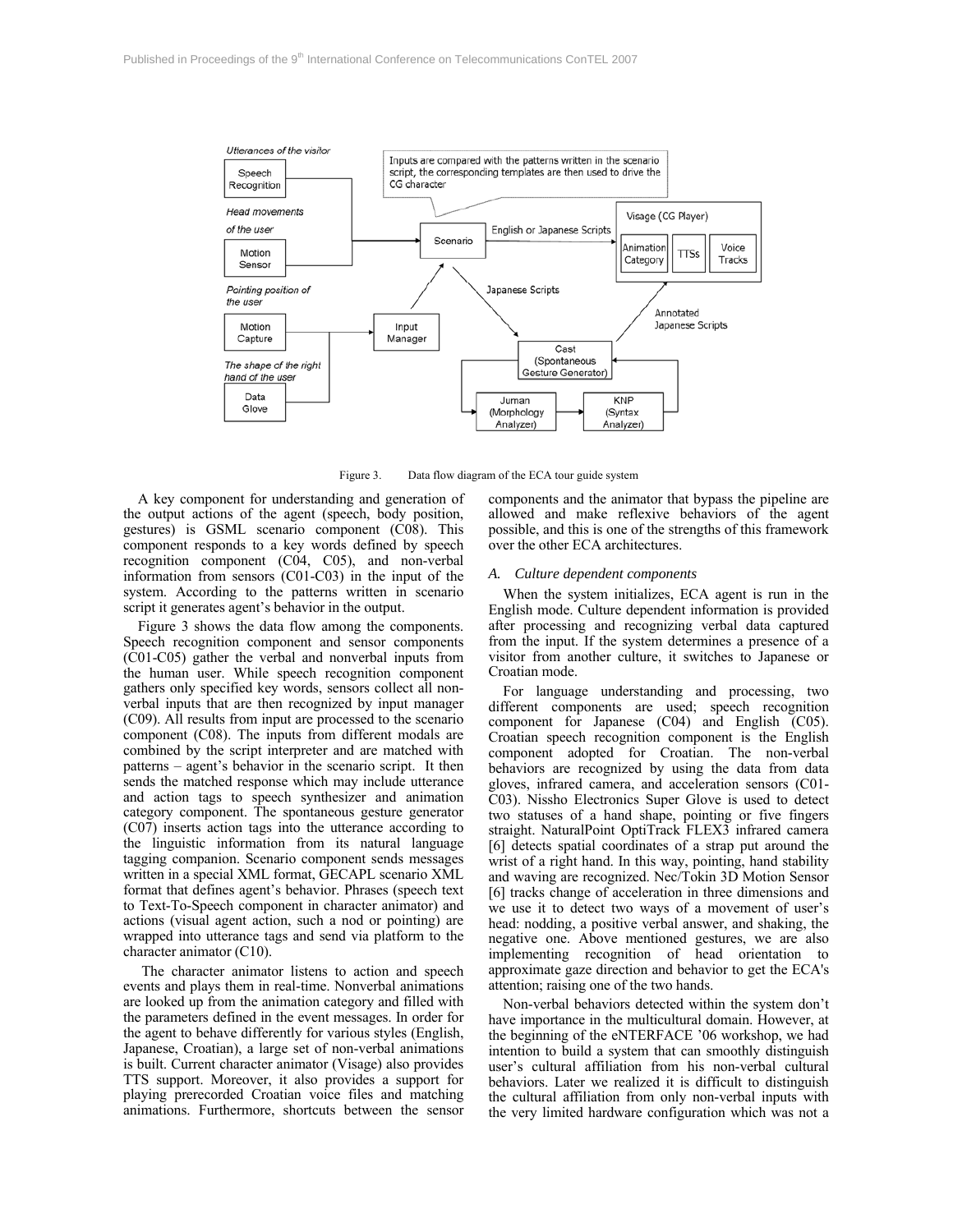problem of GECA framework itself. We found that there is no obvious general difference in non-verbal behaviors when people greet; a bow can be used to identify a Japanese user, but there is nearly no way to distinguish a greeting of an American and a Croatian user. In the end, we only use speech recognition as a key unit for determination of agent's cultural affiliation.

Output of the system is calculated by scenario component which uses GECA scenario script with patterns and matched responses for each language to generate agent's verbal and non-verbal behavior. Depending on the language definition, CG character player generates animation. If English or Japanese mode is selected, agent's speech is synthesized with TTS components, while for Croatian we use pre-recorded audio files and corresponding lip-sync animations. For each of three modes non-verbal animations are generated from animation database that contains cultural dependent gestures.

The most significant feature of a multicultural GECA based tour guide system is that provides an extension with another cultural domain. In example, we will explain the procedure if developer wants a tour guide agent to interact with French users.

Since non-verbal behaviors recognized in the system are not culture dependent, only one input component is required – a French speech recognition component. To deliberate agent's behavior, GSML based scenario script has to be extended with French significant patterns and templates to be processed in the system output. Further, to generate agent's speech and non-verbal behaviors, we could use TTS French engine and existing animations from animations category that fit French behaviors. Also, we could define new animations typical for French culture within the animations category.

Briefly, extension of the system with another culture demands following features;

• Adoption of a speech recognition engine, if present. It should be adopted to recognize key words defined by scenario script and should be wrapped into one of the AIRPlug libraries to be compatible with an OpenAIR's architecture. Otherwise, we propose a solution we use for Croatian version of the system.

• Existing GSML based scenario script should be extended with French agent's expressions that match the each input case.

• TTS engine. It has to be installed in machine where CG character player is run, and in player if French is processed, French-speaker should be selected.

• Existing animation category could be also extended with behaviors typical for French culture. Since most of the existing animations implemented in animation category are typical for western cultures (nodding for agreement, shaking head for disagreement) this issue is not essential.

The advantage of the wide-world speaking languages is assured presence of recognition/synthesizer engines. However, this isn't the case with Croatian. Since no recognizer/TTS engine for Croatian exists, we propose alternative solutions.

# IV. ISSUES CONCERNING ECA TALKING IN CROATIAN AND PROPOSED SOLUTIONS

Although Croatian is spoken by around 5 million people, commercial speech and language community has not yet produced general-purpose recognizers, synthesizers and translation engines for it. Therefore, a development of an ECA speaking Croatian requires a prior development of system components that can gather and recognize Croatian speech in input and generate speech of an agent as output. The following are existing solutions and solutions that were proposed during the eNTERFACE '06 period and were later integrated in the system.

# *A. Croatian speech recognition*

Concerning the speech recognition for Croatian, some research has been done [18, 19], but neither of it had produced general-purpose recognizers. Therefore, it has been decided to modify an English speech recognition software component to recognize Croatian speech.

Following the scenario of the system, the pronunciation of Croatian words is approximated by using English alphabet. Since some Croatian words from scenario were impossible to write with an English alphabet and scenario was not that strict, we avoided them and used some other words instead.

Furthermore, we performed experiments with different Croatian speakers. For trained speaker's profile, word recognition results were satisfactory. However, if grammar contained similar words, those words were sometimes mixed by the recognizer, so it was better to choose words that are not so similar. For example, pronunciation of a Croatian word "da" (eng. "yes") is approximated with an English alphabet as "ddhaa". Although speech recognizer works well with recognition of word "da" in Croatian, it can sometimes mix that word with different words that contain word "da", like "slobodan" (eng. "free"). Therefore, it is better not to use short words e.g. "da" or "dan" (eng. day) that can appear in longer words.

In the end, because of the susceptibility in recognition of similar Croatian words and impossibility to approximate pronunciation of some words with an English alphabet, we had to make changes of the original English

Croatian word | Meaning in English Approximation of Croatian pronunciation in English 1 Bok Hello bohk 2 Grad City ghraadh 3 Setati To go for a walk shetthaatti 4 Fontana Fountain fonthaana 5 Pitka Drinkable peethka 6 Samostan Monastery saamostaan 7 Super Super supearh

TABLE I. CROATIAN WORDS AND CORRESPONDING GRAMMAR RULES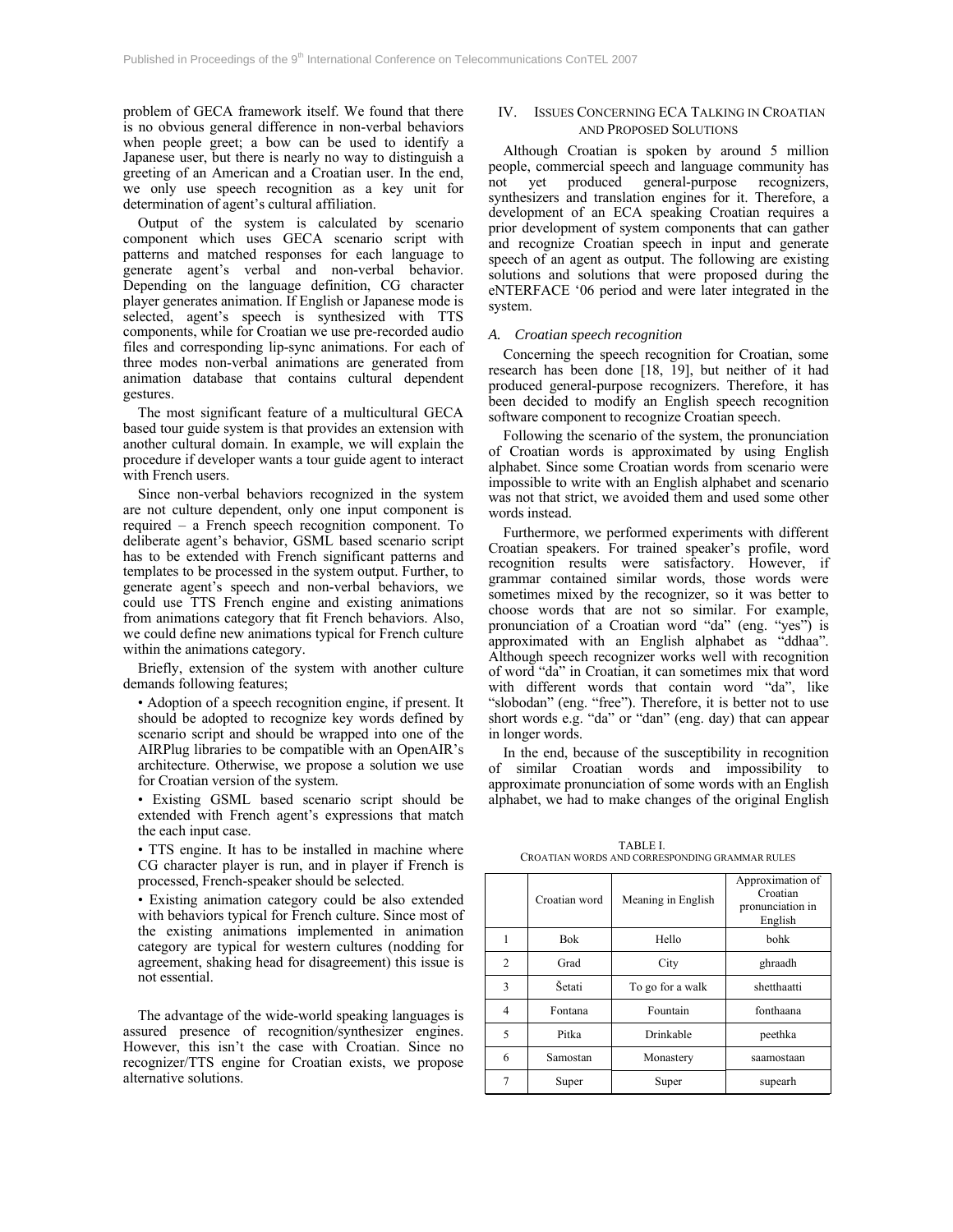scenario by defining new key words that have a different pronunciation in Croatian.

Table 1 shows Croatian words used for recognition and corresponding pronunciation of these words written by an English alphabet. Because only 5 scenes exist in our current system, transitions between the scenes and between the states in each scene do not require many key words from an input. In English and Japanese scenario we used 8 words for transition and in Croatian 7 of them. Later, while improving the system, we intend to increase the number of scenes and therefore it would be necessary to define new Croatian words for speech recognition by using grammar rules we created. However, because of limited number of the words that can be defined for recognition, we are also considering to research alternative solutions of this problem, e.g. instead of speech, to use classical mouse, keyboard or touch-screen as the system input.

# *B. Croatian Speech Output*

In our system implementation, English and Japanese words that ECA speaks are generated by MS SAPI English and Japanese Text-To-Speech (TTS) engines. Concerning Croatian, only one product for speech synthesis exists; Wintalker Voice [15], developed by the community for education of blind persons UUOSSO and their Czech partners, Rosasoft [16]. Although this module works with both SAPI4 and SAPI5 and is very stable, it has a bad speaker quality. Our goal is to have comprehensible Croatian agent and since we have an automatic Lip Sync system [17] at our disposal, we chose to use a real person's recorded voice instead.

Our automatic lip sync system Lip Sync introduces a method for mapping a natural speech to the lip shape animation in the real time. The speech signal is derived from a type of cepstral representation of the audio clip, MFCC vectors, and classified into viseme classes using neural networks. The topology of neural networks is manually configured after series of experiments. When viseme is being calculated, it is send to CG Character animation player, Visage player [11] that uses MPEG-4 FBA International Standard for animation.

Once we had Croatian scenario, a native Croatian speaker has recorded speech the agent was supposed to say in certain situation in the noise free room. By applying a lip sync application we have created animations from the prepared speech files and made a database containing pairs of speech-animation files for every situation according to the scenario.

The database made during the eNTERFACE workshop is later integrated into the system. Integration included a modification of a script language GSML to describe action animations of non MS SAPI5 TTS engines and adoption of a CG Character player for playing those actions. Although solution with lip-sync animations is not flexible because database extension depends on the native Croatian speaker, the advantage is natural approach to human-computer interaction because of the quality of a human speech is far better than any synthetic voice and synthesizer.

#### V. CONCLUSION AND FUTURE WORKS

This paper presents a multicultural tour guide system based on GECA framework and issues while developing an ECA talking in Croatian; the drawback of Croatian recognition engine to determine user's verbal input and text-to-speech synthesis engine to generate agent's speech. We propose some solutions we made during the onemonth period. However, our solutions are limited. We modified English speech recognition engine to recognize Croatian speech, but this component works well when key words that system recognizes don't match. On the other hand, to generate agent's speech we use database of prerecorded voices of a real human speech and lip-sync animations. This solution causes boundaries when expanding the system because database is speaker dependent.

Later improvements of Croatian version can include distinct research on speech/synthesis of Croatian. The optimal solution is to develop reliable speech recognition and good quality TTS engines. To build Croatian speech recognition module by we could consider using existing tools, like open source speech recognizer CMU Sphinx [14], or we could implement of our own system by using modern approaches such as HMM-based or ANN-based speech recognition methods. Development of a Croatian TTS engine can include adoption of existing engines for similar languages and involvement of research tools, like Open Text-To-Speech platform Epos [18]. However, the standing situation is difficult; the development of both general purpose systems demands large resources, several person-years, and is currently out of the scope of our research. For speech recognition, a small scale limitedvocabulary might be considered.

A multicultural system presents only beginning of the research on the cross-culture issue in the ECA-human interaction domain. We have started a joint project [21] with the University of Augsburg to explore the crossculture issues in depth.

In general, a tour guide system is under development from a number of different directions. We are concerned on detection of culture dependent non-verbal behaviors. GSML language syntax is being improved to cover more complex situations in ECA-human conversations and we also intend to extend animation database with more expressions. Since tour guide system is used only for demonstrations, no evaluation has yet been done. However, demonstration we performed at the eNTERFACE '06 workshop woke up a high level of interest among human observers.

#### ACKNOWLEDGMENT

This work is part of a bilateral collaboration project "New Generation Embodied Collaboration Agents" between the Kyoto University and University of Zagreb. The work was partly carried out within the research project "Embodied Conversational Agents as interface for networked and mobile services" supported by the Ministry of Science, Education and Sports of the Republic of Croatia.

#### **REFERENCES**

- [1] Cassell, J., Sullivan, J., Prevost, S., and Churchill, E.: Embodied Conversational Agents, MIT press, 2000.
- [2] Huang, H., Masuda T., Cerekovic, A., Tarasenko K., Pandzic, I., Nakano, Y., and Nishida, T.: "Toward a Universal Platform for Integrating Embodied Conversational Agent Components", KES 2006 conference, p.p.220-226, Bournemouth, UK, October, 2006.